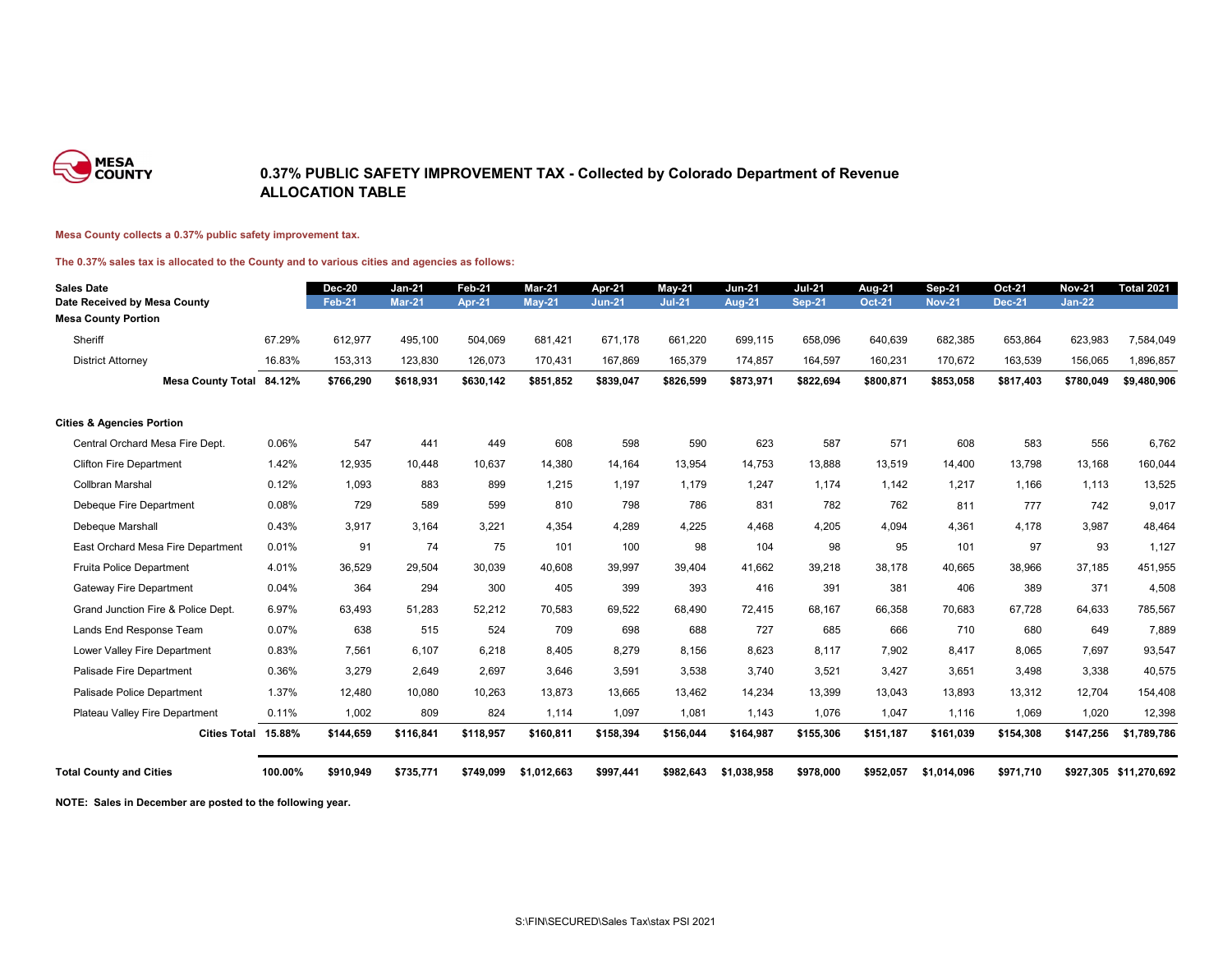

# **Public Safety Sales Tax Revenue**

**December 2021 (November 2021 Sales)** 

|                  | <b>Monthly Comparison</b> |                 |        |  | <b>YTD Budget v. Actual</b> |                 |                 |               |                  |  |  |
|------------------|---------------------------|-----------------|--------|--|-----------------------------|-----------------|-----------------|---------------|------------------|--|--|
|                  |                           |                 |        |  |                             |                 |                 | <b>Budget</b> | <b>Prior YTD</b> |  |  |
|                  | <b>Dec 2020</b>           | <b>Dec 2021</b> | Change |  | <b>Budget</b>               | <b>Dec 2020</b> | <b>Dec 2021</b> |               | $\%$             |  |  |
| <b>Sales Tax</b> | \$654,039                 | \$780,049       | 19.3%  |  | \$8,192,733                 | \$7,840,927     | \$9,480,906     | 15.7%         | 20.9%            |  |  |